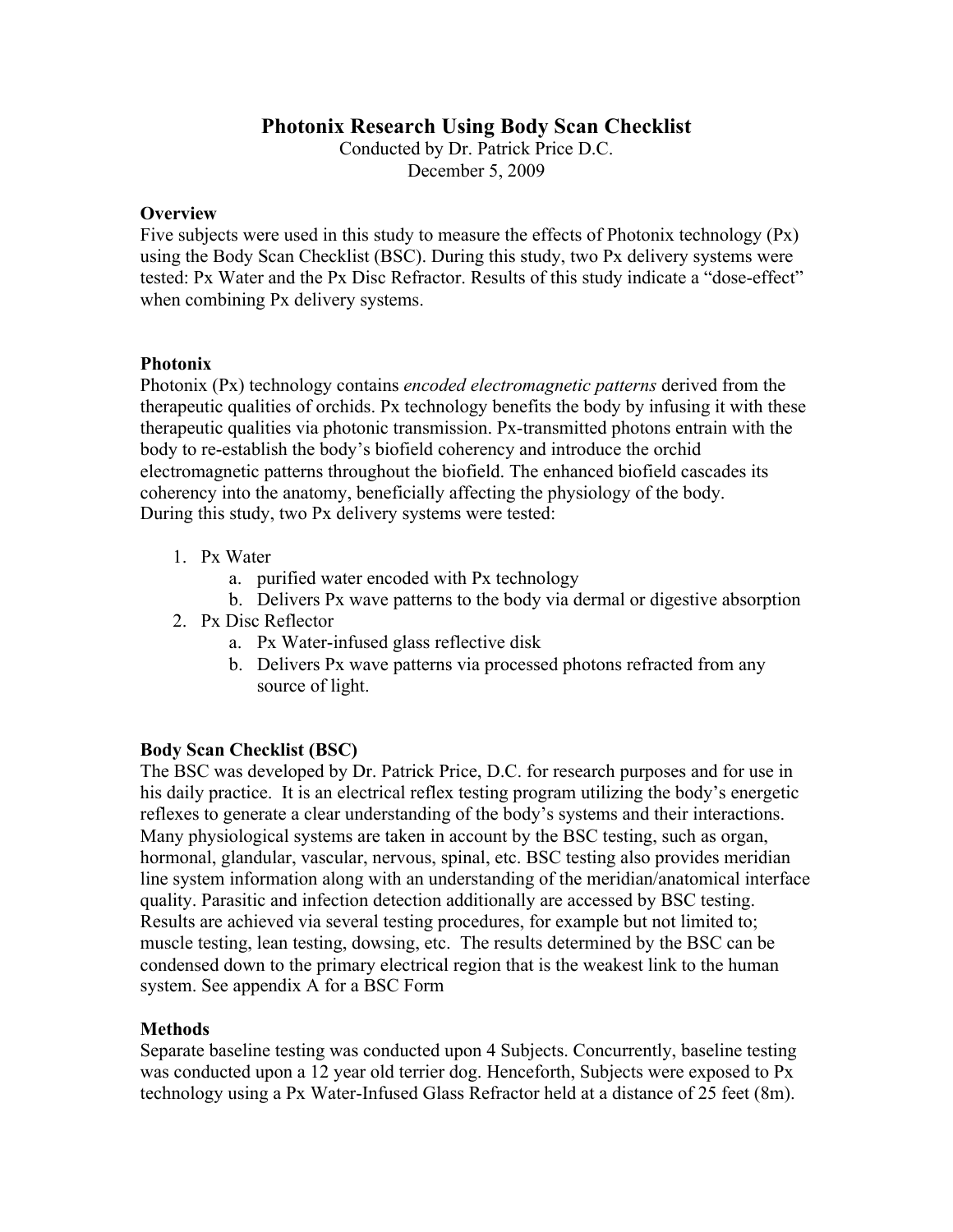After BSC testing, the Px Refractor was removed from the testing scene. Then, Px Water was administered via a single .12ml fine-mist spray taken orally and tested. In some cases up to 3 .12ml applications of Px were administered either orally or by dermal application. In these cases, BSC testing was conducted after each application. In one case (Subject 1), The Px Refractor was used concurrently with a single .12ml fine-mist spray taken orally and repeated with a second Px Water spray topically applied upon the face, hands, and arms.

### **Discussion**

Three Subjects #1, #2, and canine Subject #5, out of five tested, effectively produced a clearing within all perimeters of energetic reflex. These clearing results were arrived at by administering multiple applications of Px wave patterns to the body, creating a doseeffect curve<sub>2</sub>. Subjects 2 and 5 required two .12ml applications of Px Water to attain a complete energetic reflex clearing.

Subject 1 responded favorably across the entire spectrum of energetic reflexes when exposed to the Px Refractor at a distance of 25 ft. (8m). Similarly, Subject 1 responded favorably across the entire spectrum of energetic reflexes when orally administered a single .12ml fine-mist spray of Px Water. Interestingly, the combination of a single Px Water spray administered along with exposure to the Px Refractor cleared nearly 99% of the energetic reflex blockages, indicating a significant dose-effect when multiple Px carriers are used in concert. A complete energetic reflex clearing was attained by Subject 1 following a second .12ml dermal administration of Px Water. This result follows the clearing patterns demonstrated by Subject's 2 and 5 where two .12ml applications of Px Water cleared all energetic reflex pathways.

Subjects 3 and 4 were administered one .12ml Px Water spray. In both Subjects the spray was topically applied upon the arms, hands, and face. Subject 3 enjoyed a complete clearing within the Brain Reflex, the Meridian, and the Body System Vascular Flow perimeters, while Subject 4 enjoyed a complete clearing within the Hormones, the Infection Detection, and the Organ/Glands perimeters.

### **Conclusion**

- The Px Refractor generates beneficial coherency within all perimeters of energetic reflexes; Meridians, Spinal, Brain Reflexes, Hormones, Body System Vascular Flows, Infection Detection, and Organ/Gland.
- The Px Refractor, when used in concert with a Px Water application, shows a dose-effect, where the relationship between multiple Px exposures correspond with the graded beneficial effects they produce.
- A single .12ml administration of Px Water generates beneficial coherency within all energetic reflex perimeters.
- Two .12ml applications of Px Water have shown to establish a complete clearing within the full spectrum of the body's energetic reflex pathways.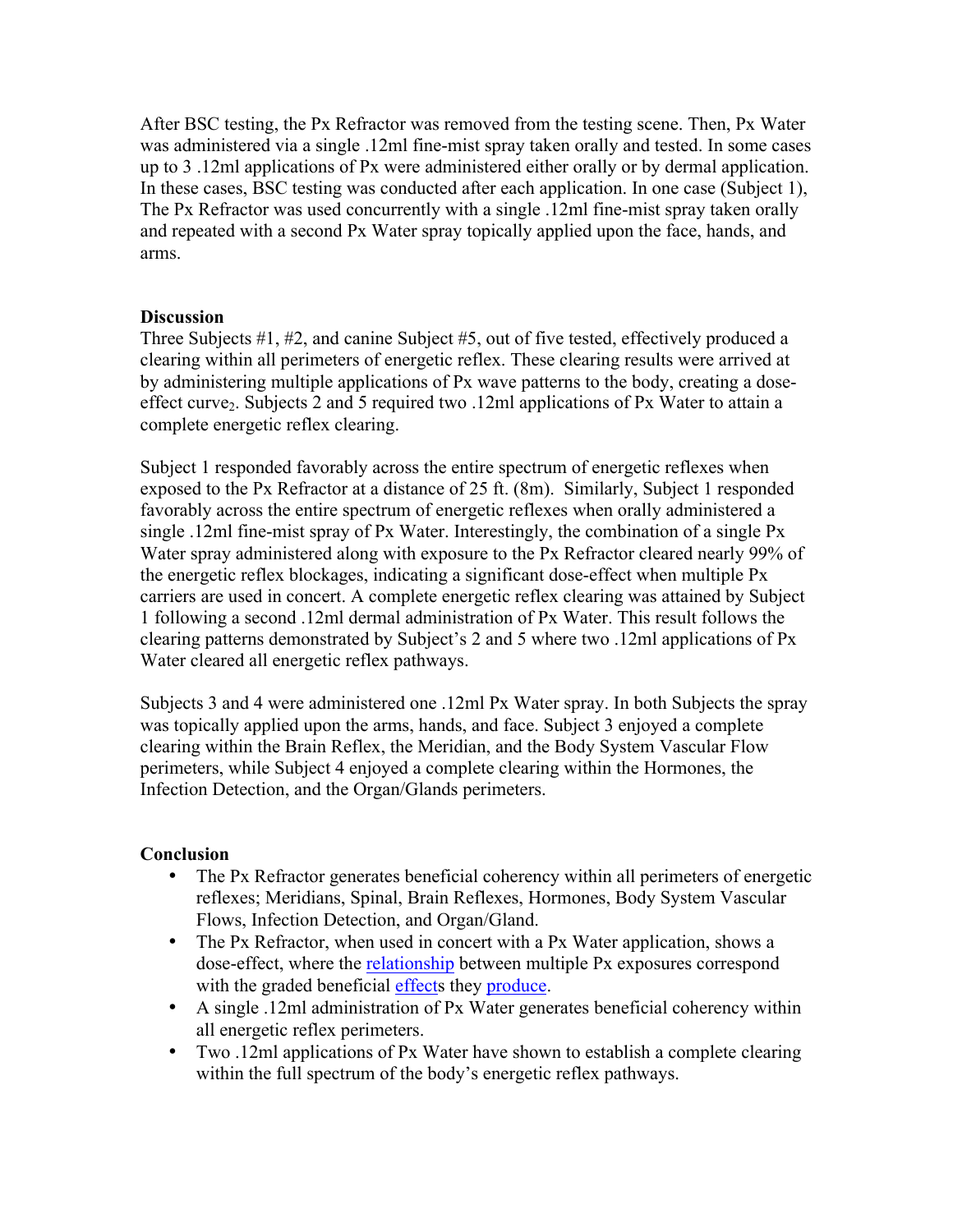# **Testing Results**

# Subject #1 **Baseline**

Female Subject was screened with the BSC. The following Energetic Reflex areas were found to be out of balance and coherency.

| Perimeter of Energetic Reflex | Electrically affected region                                      |
|-------------------------------|-------------------------------------------------------------------|
| A. Meridians                  | Heart, T-W, Bladder                                               |
| B. Spinal                     | C <sub>6</sub> , C <sub>7</sub> , T <sub>4</sub> , T <sub>7</sub> |
| C. Brain Reflexes             | Master Brain, Pineal Gland                                        |
| D. Hormones                   | Pregnenolone                                                      |
| E. Body System Flows          | Vascular flow hindered                                            |
| F. Infection Detection        | Parasites                                                         |
| G. Organs/Glands              | S.I., Stomach, Thyroid                                            |

# Subject #1 **Px Refractor**

The following Energetic Reflex areas show improved changes from exposure to the Px Refractor.

| Perimeter of Energetic Reflex | Electrically affected region                |
|-------------------------------|---------------------------------------------|
| A. Meridians                  | Heart, T-W, Bladder                         |
| B. Spinal                     | T7                                          |
| C. Brain Reflexes             | Master Brain                                |
| D. Hormones                   | T4, Prolactin, Antidiurectic, Testosterone, |
|                               | Pregnenolone                                |
| E. Body System Flows          | Digestion                                   |
| F. Infection Detection        | Parasite                                    |
| G. Organs/Glands              | Thyroid                                     |

# Subject #1 **Single Px Water oral application – no Refractor**

All reflexes in the body's electrical system cleared except these:

| Perimeter of Energetic Reflex | Electrically affected region |
|-------------------------------|------------------------------|
| A. Hormones                   |                              |
| B. Brain Reflexes             | Master Brain                 |

## Subject #1 **Single Px Water oral application – with Refractor**

Only one reflex remained unresponsive.

| Perimeter of Energetic Reflex | Electrically affected region |
|-------------------------------|------------------------------|
| A. Brain Reflexes             | <b>Master Brain</b>          |

### Subject #1 **Second Px Water dermal applications with Refractor**

| Clear<br>AII NUILLAUS |  |
|-----------------------|--|
|                       |  |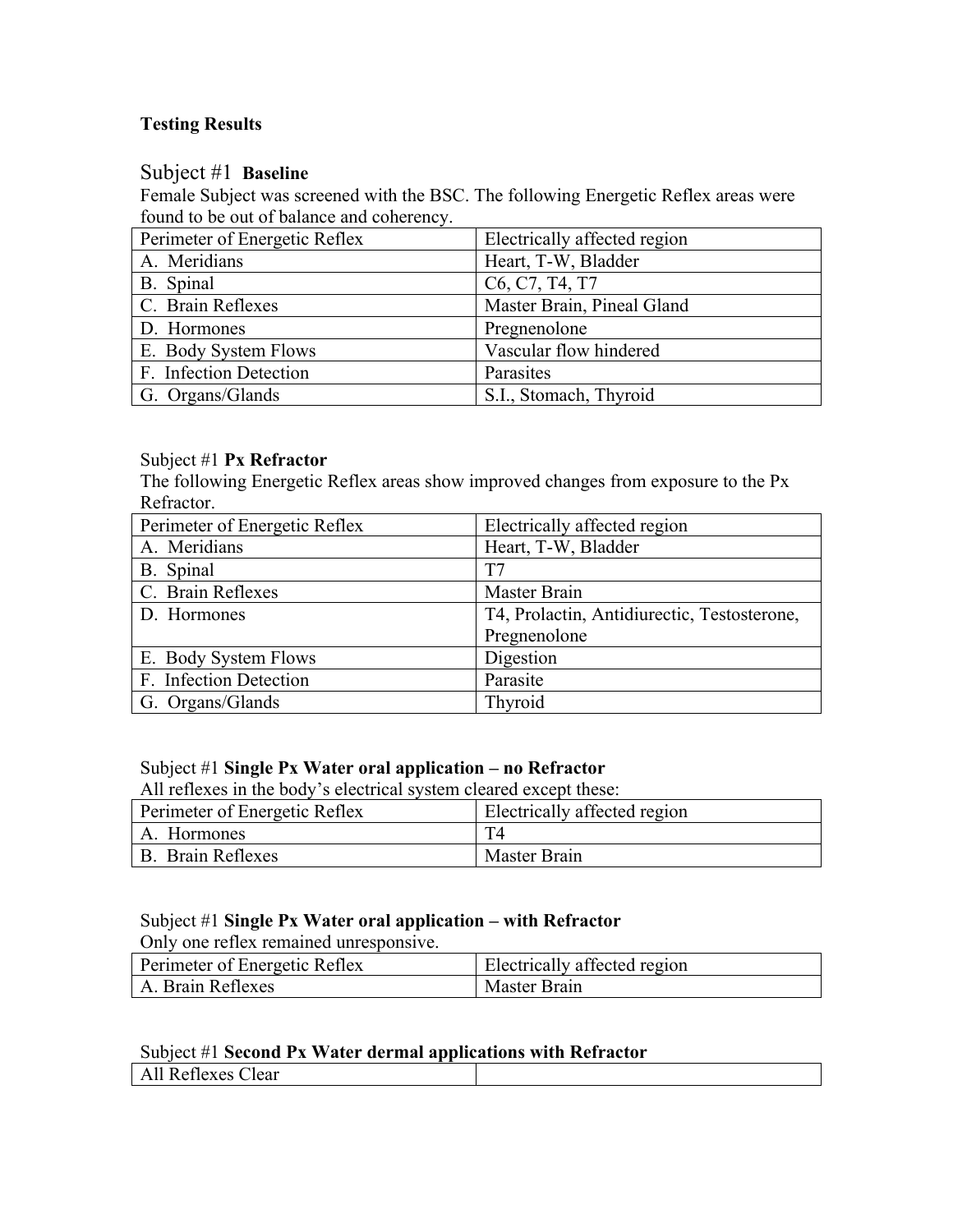# Subject #2 **Baseline**

Male Subject was screened with the BSC. The following areas were found to be out of balance and coherency.

| Perimeter of Energetic Reflex | Electrically affected region                                                                                          |
|-------------------------------|-----------------------------------------------------------------------------------------------------------------------|
| A. Meridians                  | Liver, St, T-W                                                                                                        |
| B. Spinal                     | C <sub>4</sub> , C <sub>5</sub> , C <sub>7</sub> , T <sub>6</sub> , T <sub>12</sub> , L <sub>4</sub> , L <sub>5</sub> |
| C. Brain Reflexes             | Salt, Pineal, Post. Pituitary, Hypothalamus                                                                           |
| D. Hormones                   | GH, T4, Antidiuretic, Oxytocin, Estrone                                                                               |
| E. Body System Flows          | Meridians, Vascular                                                                                                   |
| F. Infection Detection        | Parasites                                                                                                             |
| G. Organs/Gland               | K, Lungs, Bile Duct, Adrenals, Thyroid                                                                                |

### Subject #2 **Single Px Water oral application – no Refractor**

All reflexes in the body's electrical system cleared except these:

| Perimeter of Energetic Reflex | Electrically affected region |
|-------------------------------|------------------------------|
| B. Spinal                     | C4, L4                       |
| D. Hormones                   | T4, Estrone                  |
| F. Infection Detection        | Parasites                    |
| G. Organ/Gland                | GВ                           |

## Subject #2 **Two Px Water oral applications – no Refractor**

| Find<br>$\sim$ $\sim$<br>Findings                             |  |
|---------------------------------------------------------------|--|
| $\sim$<br>--<br>lear<br>$-Ah$<br>$\lambda$<br><b>RETIEXES</b> |  |

## Subject #3 **Baseline**

Female Subject was screened with the BSC. The following areas were found to be out of balance and coherency.

| Perimeter of Energetic Reflex | Electrically affected region                    |
|-------------------------------|-------------------------------------------------|
| A. Meridians                  | <b>Small Intestines</b>                         |
| B. Spinal                     | Occiput, $C6$ , T <sub>2</sub> , L <sub>2</sub> |
| C. Brain Reflexes             | Cerebellum                                      |
| D. Hormones                   | Oxytocin                                        |
| E. Body System Flows          | Vascular (Ankles)                               |
| F. EMR                        | Sensitivity                                     |
| G. Organs/Glands              | Pancreas, Thyroid                               |

### Subject #3 **Single Px Water dermal application – no Refractor**

All reflexes in the body's electrical system cleared except these:

| Perimeter of Energetic Reflex | Electrically affected region |
|-------------------------------|------------------------------|
| B. Spinal                     |                              |
| C. Hormones                   | Growth Hormone               |
| D. EMR                        | Sensitivity                  |
| E. Organ/Gland                | SI, GB, St, Sp, Adrenals     |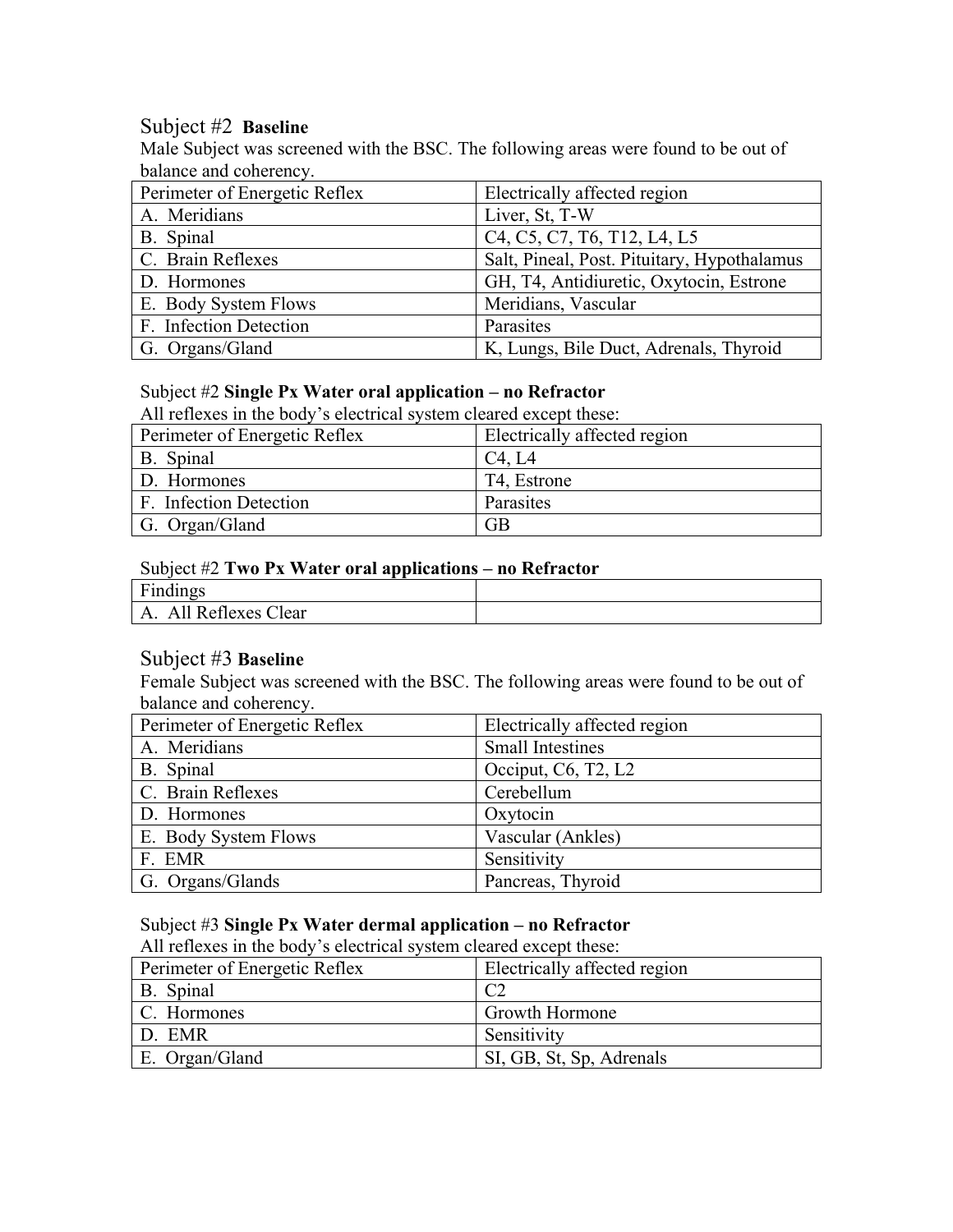#### Subject #4 **Baseline**

Female Subject was screened with the BSC. The following areas were found to be out of balance and coherency.

| Perimeter of Energetic Reflex | Electrically affected region                                                           |
|-------------------------------|----------------------------------------------------------------------------------------|
| A. Meridians                  | G.B., T-W, Bladder                                                                     |
| B. Spinal                     | C <sub>3</sub> , T <sub>4</sub> , T <sub>8</sub> , L <sub>5</sub> , C <sub>occyx</sub> |
| C. Brain Reflexes             | Hypothalamus                                                                           |
| D. Hormones                   | FSH, Testosterone, Pregnenolone, Estrone                                               |
| E. EMR                        | Sensitivity                                                                            |
| F. Infection Detection        | Strep.                                                                                 |
| G. Organs/Glands              | Bladder, Ovaries, Thyroid                                                              |

# Subject #4 **Single Px Water dermal application – no Refractor**

All reflexes in the body's electrical system cleared except these:

| Perimeter of Energetic Reflex | Electrically affected region |
|-------------------------------|------------------------------|
| A. Meridians                  | <b>Bladder</b>               |
| B. Spinal                     | C <sub>4</sub> , Coccyx      |
| C. EMR                        | Sensitivity                  |
| D. Organs/Glands              | Thyroid                      |

### Subject #5 Terrier Dog **Baseline**

Canine Subject was screened with the BSC. The following areas were found to be out of balance and coherency.

| Perimeter of Energetic Reflex | Electrically affected region         |
|-------------------------------|--------------------------------------|
| A. Meridian                   | Heart, Liver                         |
| B. Spinal                     | T <sub>3</sub> , T <sub>4</sub>      |
| C. Brain Reflexes             | Salt, Hypothalamus                   |
| D. Hormones                   | Unremarkable                         |
| E. Body Scan Flows            | Digestion, Meridians                 |
| F. EMR                        | Sensitivity                          |
| G. Infection Detection        | Mold, Virus, Yeast, Parasites        |
| H. Organs/Glands              | Heart, Bladder, Liver, Lung, Thyroid |

# Subject #5 **Single Px Water topical application – no Refractor**

All reflexes in the body's electrical system cleared except these:

| Perimeter of Energetic Reflex | Electrically affected region |
|-------------------------------|------------------------------|
| A. Brain Reflexes             | <b>Hypothalamus</b>          |
| B. Body Scan Flows            | Digestion                    |
| C. Infection Detection        | Virus                        |

## Subject #5 **Two Px Water topical applications – no Refractor**

| $\mathbf{r}$<br>$\rightarrow$<br><b>Findings</b><br>H11 |  |
|---------------------------------------------------------|--|
| Ali<br>Reflexes Clear<br>$\mathbf{A}$<br>.              |  |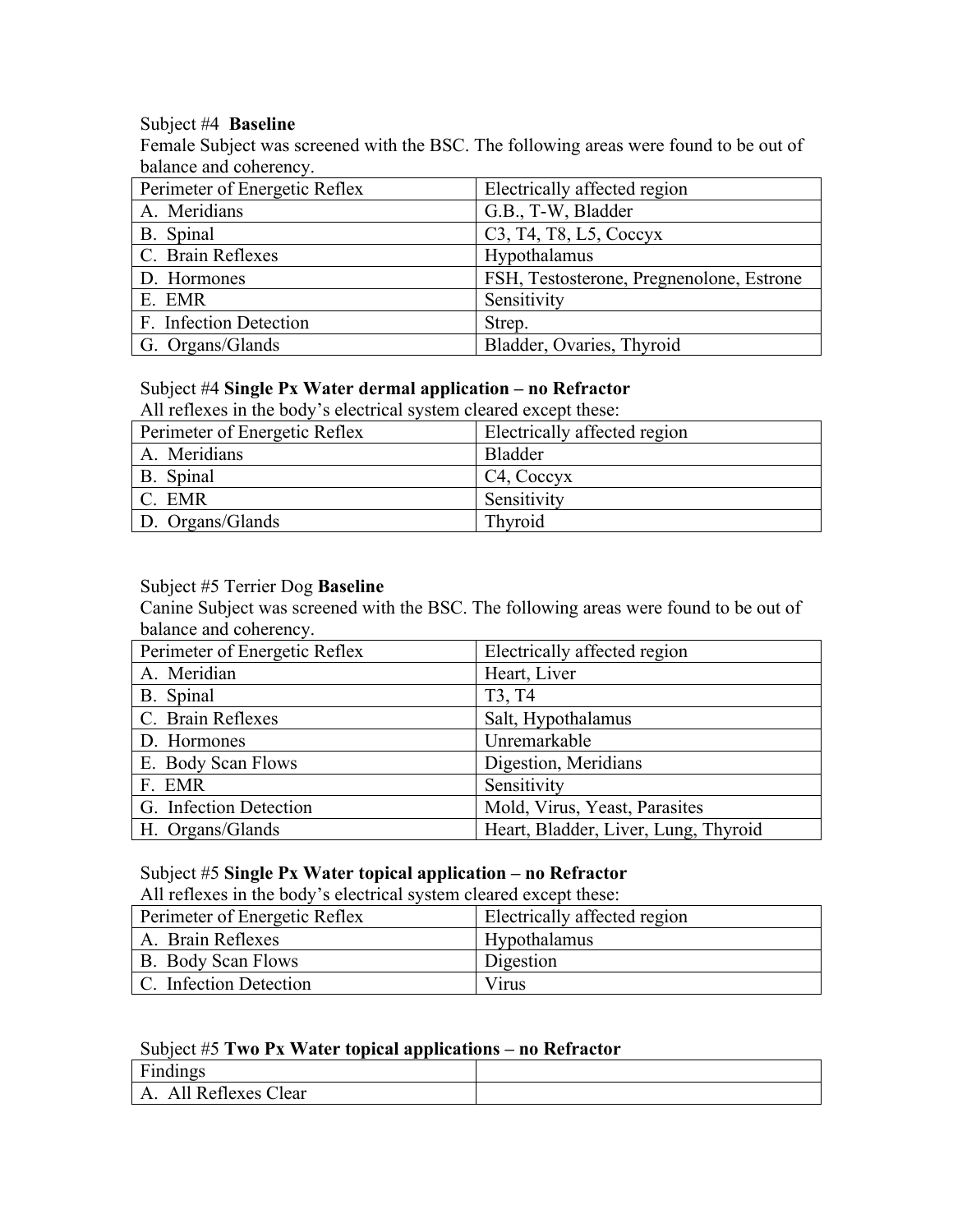<sup>1</sup> Electromagnetic radiation (EMR) has effects on nearly every system of the body including DNA damage, affecting hormone and neurotransmitter release, increasing blood pressure, blood sugar and cancer. More studies are reporting brain cancer links with EMR exposure. - Blood pressure (BP) can be increased by a stressor such as EMR and a study demonstrated that employees at radioservice stations have an increased arterial BP, in comparison with the control group (Gadzicka, et al., Med Pr. (1997) 48(1):15-24). Another study found that exposure to EMR in radio service workers increases risk for electrographic disturbances by six times (Bortkiewiczm et. al. Med Pr. (1996) 47(3):241-52),

2Medical definition of dose-effect curve is a graph drawn to show the relationship between the dose of a drug or other chemical and the magnitude of the graded effect that it produces. (09 Oct 1997) http://www.mondofacto.com/dictionary/medical.html

### **Appendix A**

| <b>Client Name:</b><br>Date: |                |                                       |  |                            |                          |  |
|------------------------------|----------------|---------------------------------------|--|----------------------------|--------------------------|--|
|                              |                | <b>Hormone Check</b>                  |  |                            |                          |  |
| Polarity (+/-)               |                |                                       |  | <b>Five Flows</b>          |                          |  |
|                              |                | <b>Anterior Pituitary</b>             |  |                            |                          |  |
| <b>Perimeter of Energy</b>   | Growth         |                                       |  |                            | Digestion                |  |
| <b>Meridian Check</b>        |                | <b>Lateral Quadratus</b>              |  |                            | Lymphatics               |  |
| Lung                         |                | Glutamis Med/Min                      |  |                            | Nerves                   |  |
| <b>Circulation Sex</b>       | Thyroid(TS     |                                       |  |                            | Meridians                |  |
| Heart                        |                | Spenius Capitus                       |  |                            | Vascular                 |  |
| Liver                        |                | <b>Teres Minor</b>                    |  | <b>Test Primary</b>        |                          |  |
| Kidney                       | T <sub>3</sub> |                                       |  |                            | Physical                 |  |
| Stomach                      |                | Tryohyoid                             |  |                            | Chemical                 |  |
| <b>Gall Bladder</b>          |                | Omohyoid                              |  |                            | Emotional                |  |
| Spleen                       | T <sub>4</sub> |                                       |  |                            | Spiritual                |  |
| Large Intestine              |                | Quads                                 |  |                            | Geopathic Stress         |  |
| Triple Warmer                |                | Subclavian                            |  |                            | <b>Underground Water</b> |  |
| Sm. Intestine                |                | Adrenocorticotropic                   |  |                            | <b>EMR</b>               |  |
| <b>Bladder</b>               |                | Gracilis                              |  |                            | Past Life                |  |
| <b>Primary Spine</b>         |                | <b>Adductors Magnus</b>               |  |                            | <b>Entities</b>          |  |
| Occiput                      | Prolactin      |                                       |  |                            | Serrogate Energy         |  |
| $C-1$                        |                | SCM (Insertion)                       |  |                            |                          |  |
| $C-2$                        |                | Intercostals                          |  | <b>Infection Detection</b> |                          |  |
| $C-3$                        | Luteinizing    |                                       |  |                            | Staff                    |  |
| $C-4$                        |                | Latismus dorsi                        |  |                            | Strep                    |  |
| $C-5$                        |                | Multifidus                            |  |                            | Fungus                   |  |
| $C-6$                        |                | Adductor                              |  |                            | Mold                     |  |
| $C-7$                        |                | <b>Follicle stimulating Adductors</b> |  |                            | Virus                    |  |
| $T-1$                        |                | <b>Posterior Pituitary</b>            |  |                            | Yeast                    |  |
| $T-2T-11$                    | Antidiuretic   | Teres Major -                         |  | <b>Organs</b>              |                          |  |
| $T-3T-12$                    | Oxytocin       |                                       |  |                            | Heart                    |  |
| $T-4$ L-1                    |                | <b>Brachioradialus</b>                |  |                            | Small Intestines         |  |

# *BODY SCAN CHECKLIST*